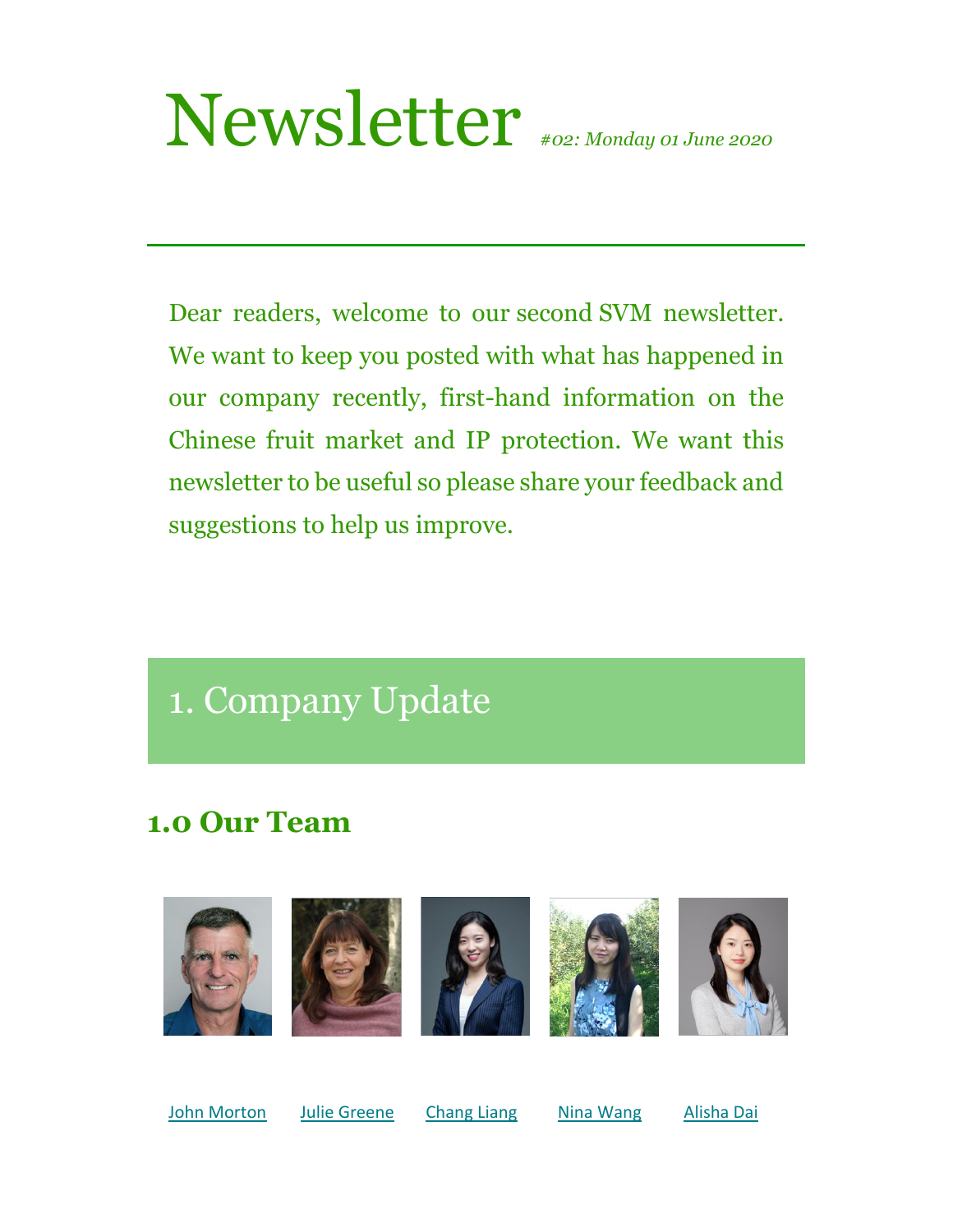### **1.1 Salver visit**

The SVM team visited our strategic partner, Salver nursery in Rizhao, Shandong Province recently. The main purposes of this visit were to strengthen the relationship with Salver and follow-up ongoing projects. We had lots of meaningful discussions and great progress was made. Here, we want to share some interesting points with you.

### **(a) Salver and SVM**

Salver is a modern high-quality fruit/ornamental tree nursery. SVM and Salver established a strategic alliance in 2019.





(1) Meeting with Salver (2) SVM office at Salver

### **(b) Variety hub**

SVM is establishing a 2-hectare variety hub to hold our mother plants at Salver, the finished facility will be fully fenced with 24h video camera installed.

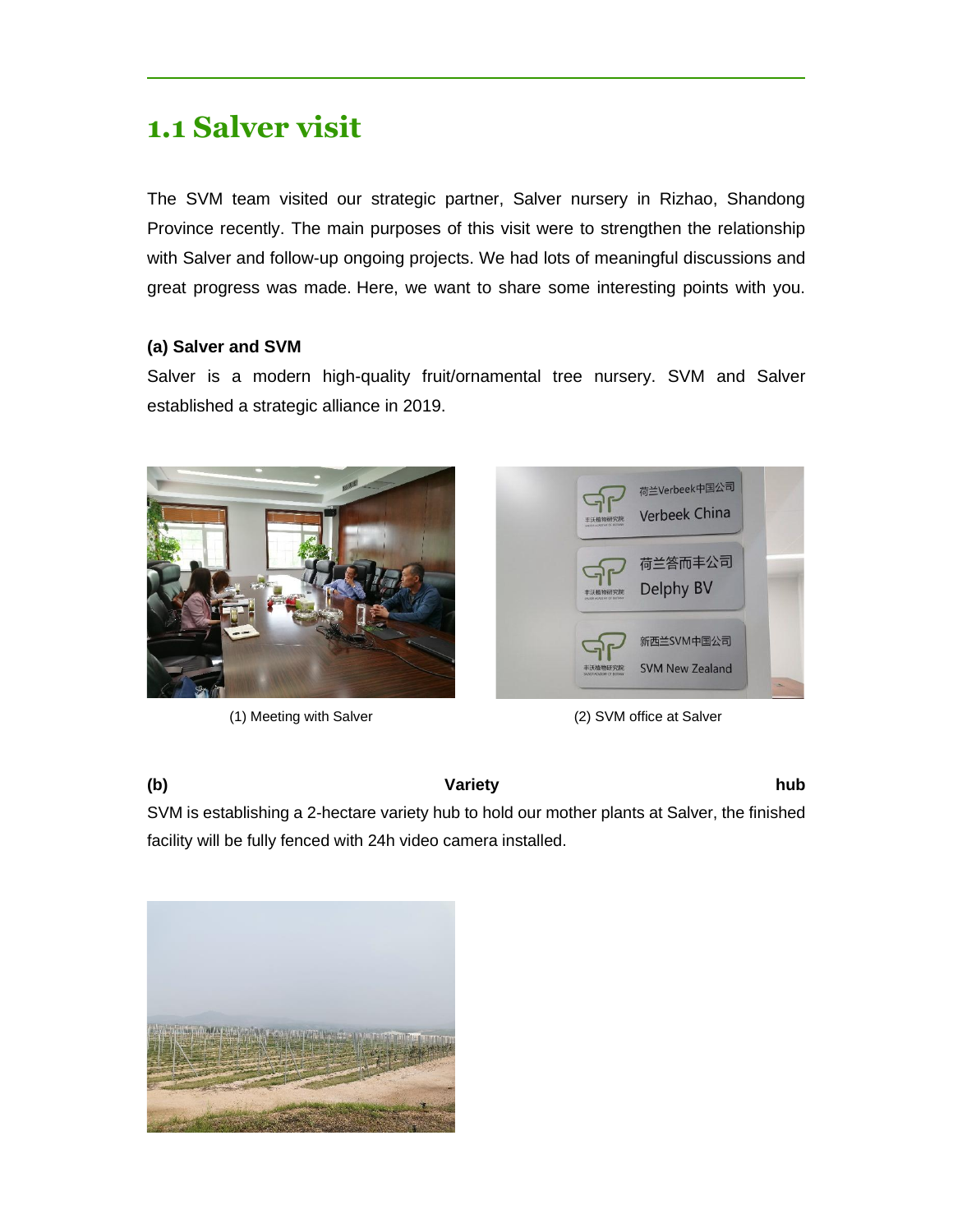

(2) Chang, Nina, and Alisha

**(c) Budwood repository**

SVM is also establishing a budwood repository at Salver, where we store virus-free graft wood to meet the further nursery production requirements.



(1) Apple budded in Sep 2019 (2) Pear grafted in Apr 2020



### **1.2 New staff member**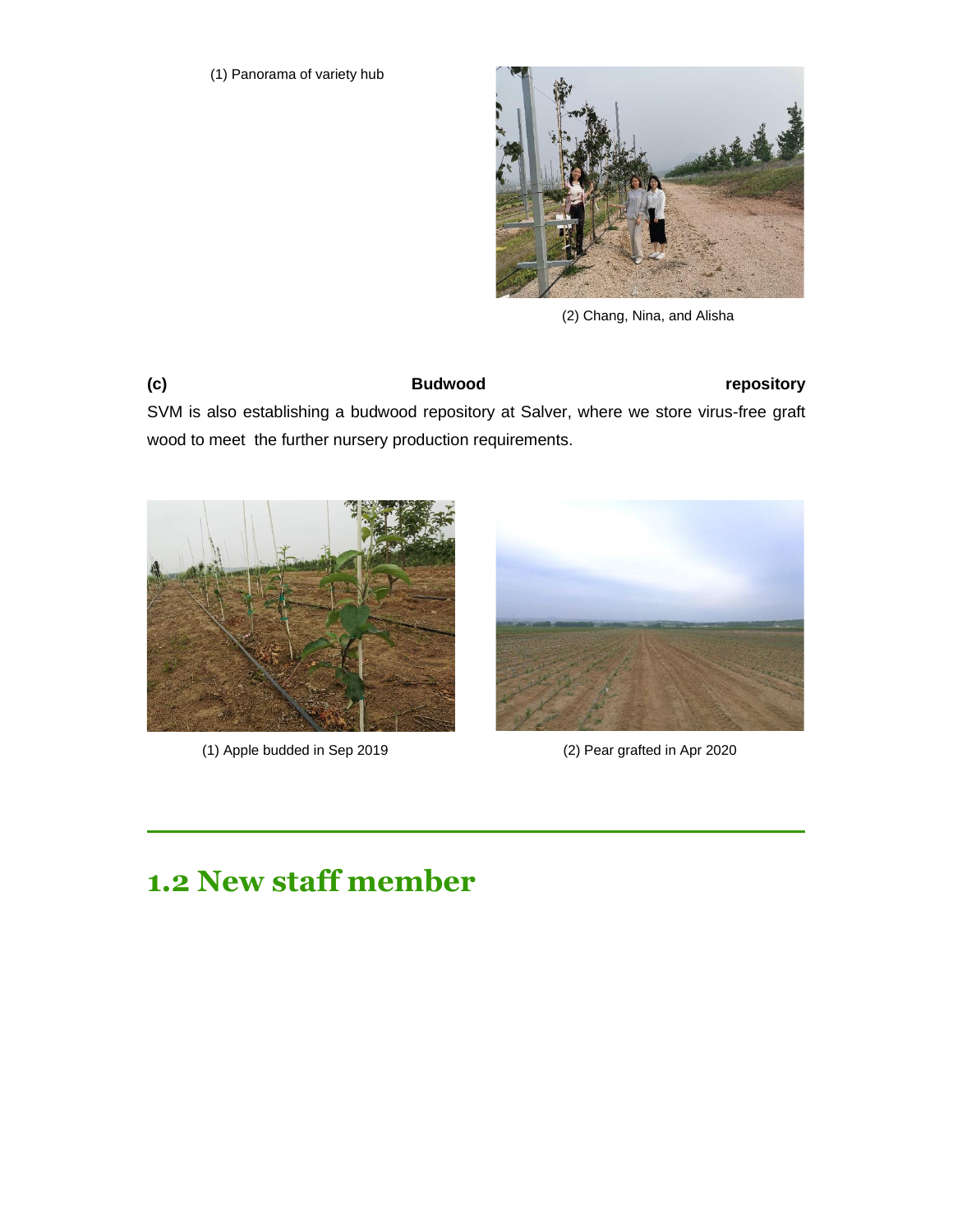New member on board! Welcome Nina Wang to the SVM family. Nina is a young specialist having plenty of experience in fruit tree nursery/orchard practice. She obtained her Master degree on Plant Pathology at China Agricultural University. Nina started to work with us early in May and she will be in charge of the assessments and DUS testing of our new varieties.



## 2. Market Information



PremP009 Piqa® Boo® pear is a very hot variety in the Chinese market. In order to understand its popularity among Chinese consumers we designed a questionnaire. We received 34 valid responses. So what were the results?

**(a) Who participated in the surveys?** 56% women, 44% men. The details of age distribution are shown in the following picture. Among them more than 76% did not buy pears in the last month, which means that they don't like eating pears so much. But nearly 61% have heard about Piqa® Boo®.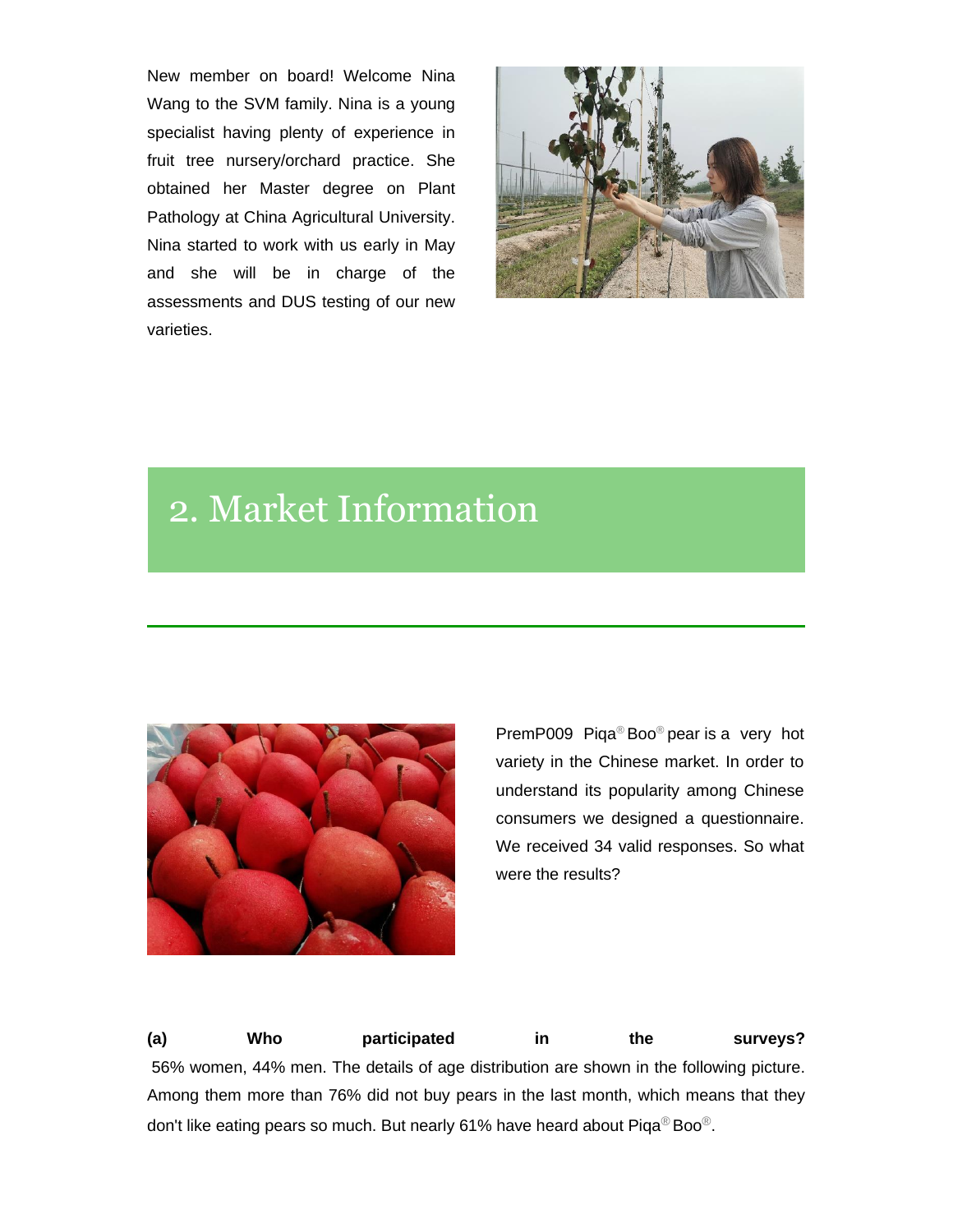

### **(b) What do they think of Piqa® Boo®?**

The evaluation is based on the pears' appearance and taste. For its appearance, we evaluated its form, color, size, and skin smoothness, with an average score of 4.8 from a maximum of 5 points total. The color of Piqa<sup>®</sup> Boo<sup>®</sup> is extremely popular, with more than 94% of participants scoring it at 5. For its taste, we evaluated it for aroma, sweetness, crispness, and grittiness, which the average score is 4.4. (See the details in the following chart.)

(**Note**:**Score 1-5--the higher score indicates the higher favorite. 5 means the most favorite.)**

|              | <b>Appearance</b> |             |                                  | <b>Taste</b> |                  |                           |                     |
|--------------|-------------------|-------------|----------------------------------|--------------|------------------|---------------------------|---------------------|
| <b>Score</b> | Color             | <b>Size</b> | <b>Skin</b><br><b>Smoothness</b> | Aroma        | <b>Sweetness</b> | Flesh<br><b>Crispness</b> | Flesh<br>Grittiness |
| 1            | 0                 |             |                                  |              | 0                |                           | 0                   |
| 2            | 0                 |             |                                  | 2.94%        | 3%               |                           |                     |
| 3            | 0                 | 2.94%       |                                  | 11.76%       | 15%              | 17.65%                    | 18%                 |
| 4            | 5.88%             | 23.53%      | 26.47%                           | 35.29%       | 26%              | 20.59%                    | 18%                 |
| 5            | 94.12%            | 73.53%      | 73.53%                           | 50%          | 56%              | 61.76%                    | 65%                 |
| Average      | 4.94              | 4.71        | 4.74                             | 4.32         | 4.35             | 4.44                      | 4.47                |

**(c) Other pear varieties in Chinese market.** Among the 7 common pear varieties, the participants were asked to vote top 3 pear varieties impress them the most. They voted Korla pear, Ya pear, and Qiuyue pear. More than 55% of the participants agree that 6-10 RMB for one piece of Piqa® Boo® fruit is reasonable **(1RMB= 0.14USD).**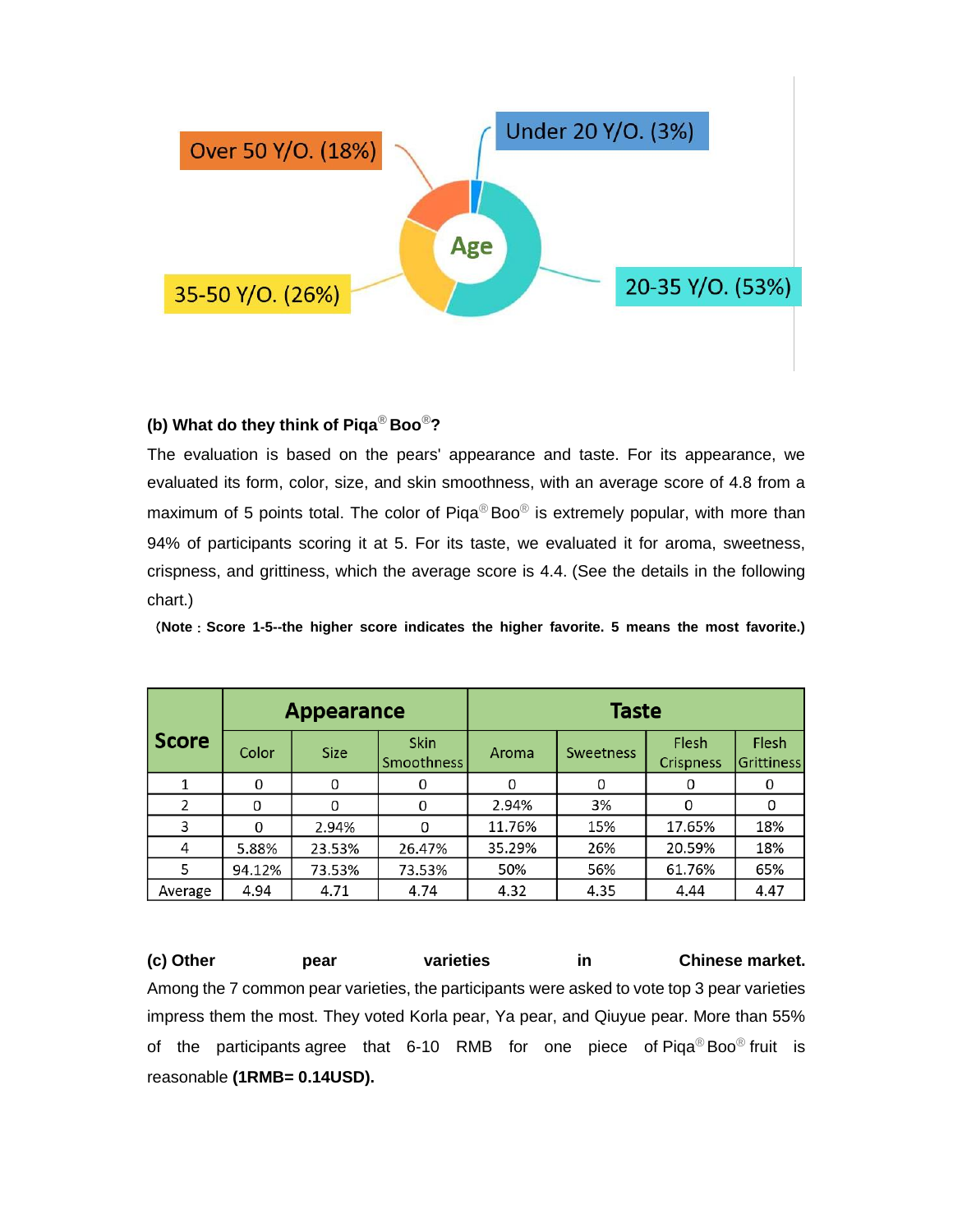

# 3. Plant Breeder Rights & IP Affairs

# **3.1 China National Lists of Protected Plant Species**

In China, the protection of new plant varieties is under the administration of Ministry of Agriculture and Rural Affairs (MARA) and National Forestry and Grassland Administration (NFGA). A total of 191 species/genus are listed on the National Agriculture Protectable List and 206 are listed on the Forestry List. If a plant species is not on the list it can't be given PBR protection. Please check the lists below.

**3.2 How to Add New Species to The List?**